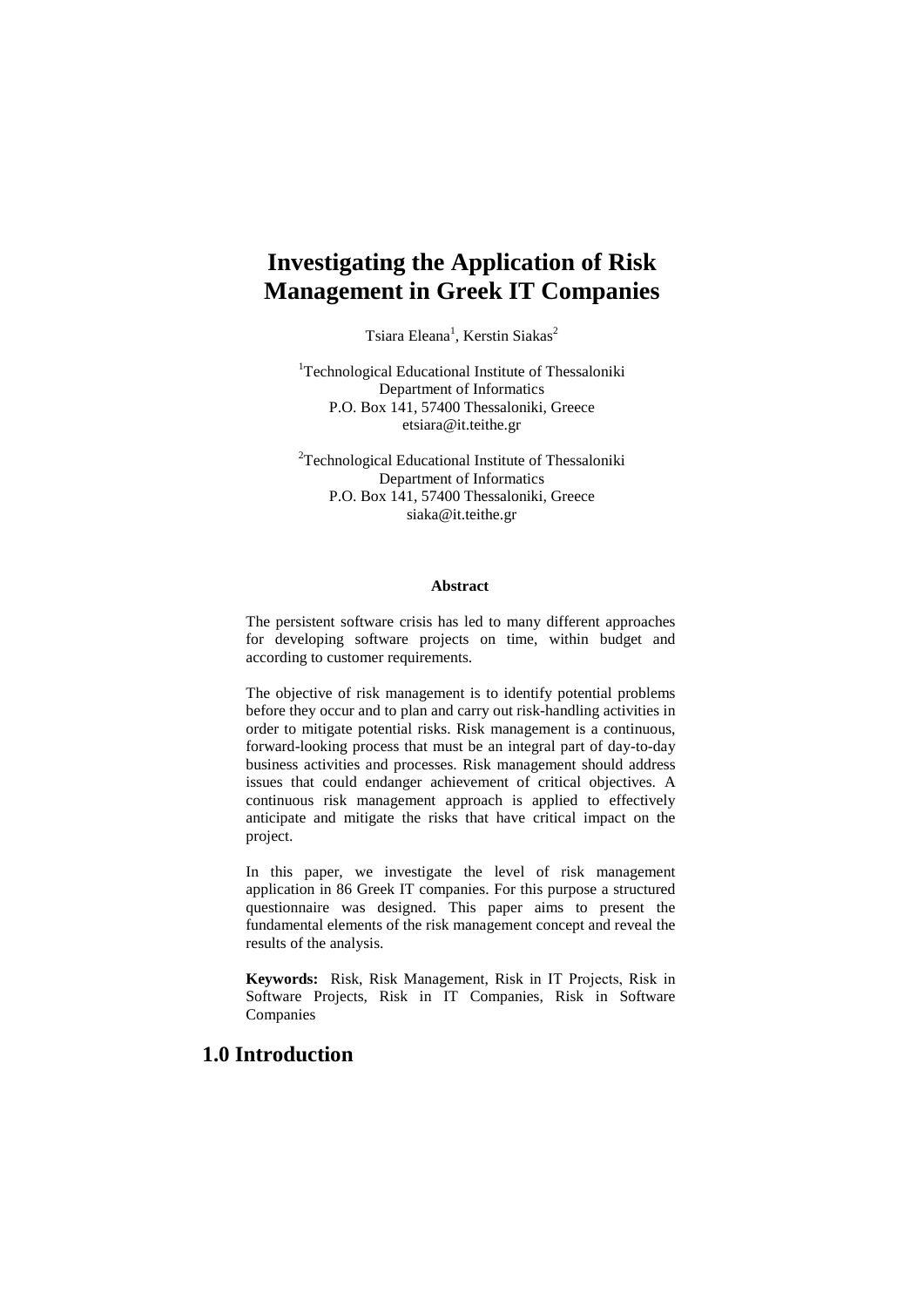The science of informatics has been developing rapidly since the late 1970s. Today, software owns a significant percentage in the overall economic activity and could be considered an industrial product [1].

Software projects have some characteristics that makes their development more difficult, in comparison with other products. First of all, software is intangible, so the developing progress and its behaviour is not directly visible. Second, it has high complexity and third, it is flexible and is constantly subject to changes, even after the developing process is over, as it is necessary to comply with the changes in its environment [1, 2].

According to recent researches, a percentage of 31.1% of software projects fails completely, while an even bigger percentage (52.7%) is completed, but outreaches the time and cost limits, diverging from the requirement that have been defined, providing less, than the expected, functionality and its evolution, in order to satisfy the new needs that come up, becomes impossible [1,3].

To increase the probability of successful completion for software projects, several methods and techniques have been developed, that emphasise on the management of the software development process. Managing a software project includes activities like project planning, which includes defining the processes that require implementation, time scheduling and cost evaluation, providing guidance for the development process with instructions, monitoring the project progress, and keeping it under control, by taking appropriate corrective actions [4].

Risk management is an important managing activity, as one of the major factors that defines a project's success are risks and the degree that the company is making efforts to handle them [5]. Many software projects could have been successfully completed and have a full functionality, according to the defined requirements, if the risks had been taken into account during the developing process, and if the company had tried to eliminate them.

The basic risk in a software project is that the latter is not completed in appropriate time, overruns the expected cost [2] and is not being developed according to the plan, without, of course, excluding all the other risks that any company is exposed to.

## **2.0 Risk Definition**

Below, there are two definitions for risk provided by [6]:

- «*A possible future event that, if it occurs, will lead to an undesirable outcome»*
- *«Risk refers to a possibility of loss, the loss itself, or any characteristic, object, or action that is associated with that possibility*»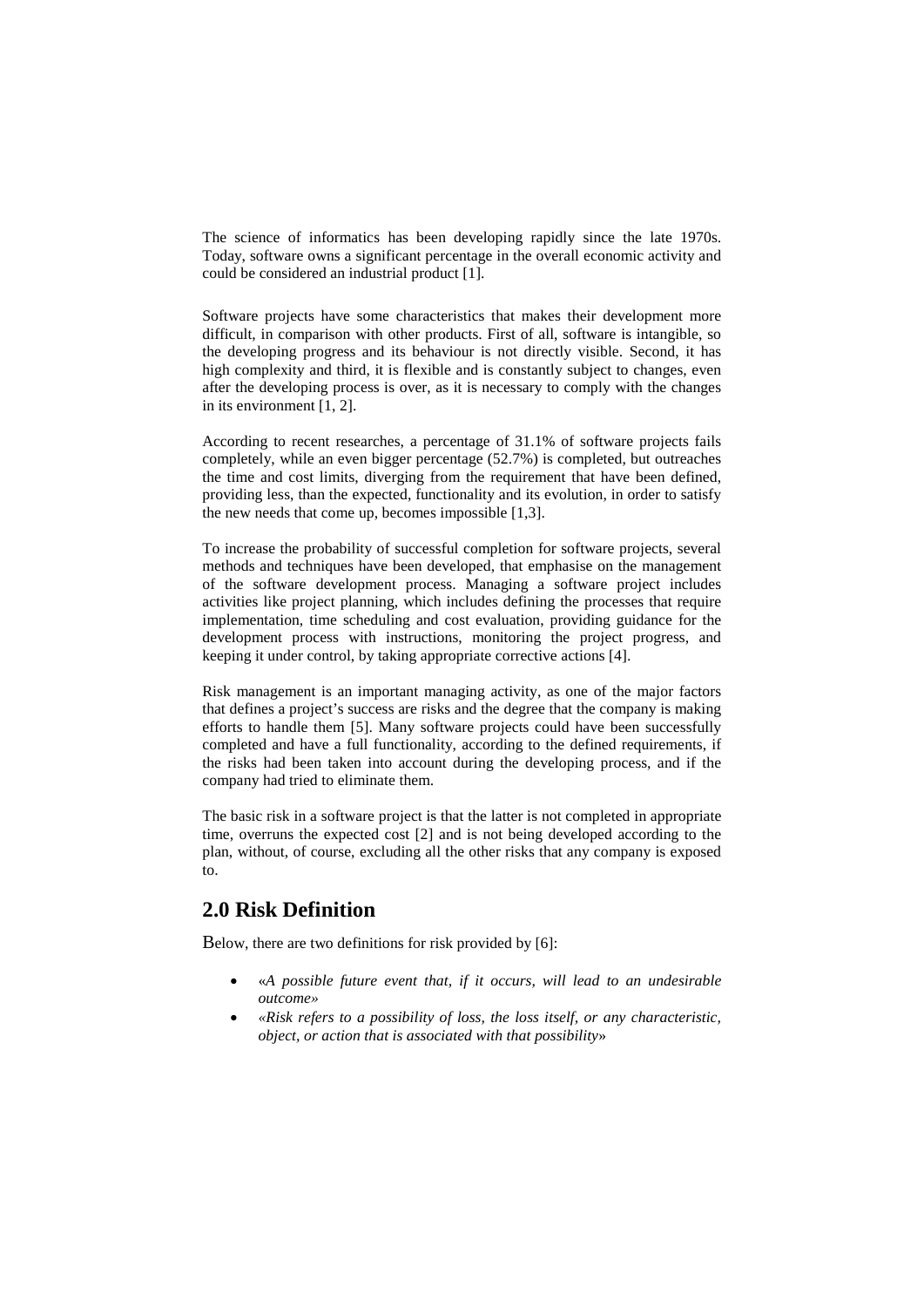The term "*risk*" may be partially different, depending on the section it is used for. In IT companies it is an important issue, often referring to the sources of risk for owning, developing and maintaining software. The meaning of risk is directly connected to uncertainty. Uncertainty is present at every business venture that regards product development, as there are unknown factors that can lead to unexpected results. These factors can be favourable or not, accompanied by a possibility of profit or loss, respectively [7].

## **3.0 Project Risks Categories**

Risks can be divided into the following categories [8]:

*Technological risks*. Risks can be caused by late delivery or unavailability of the necessary mechanical equipment, the use of inappropriate tools, the use of recent and probably not sufficiently tested technology, the unavailability of computer resources and the insufficient facilities [4].

*Technical risks*. They are related to software performance and involve problems with the programming languages that are being used, the project size and functionality, the platforms which the software is compatible with, the quality and reliability, and also the time required to complete each development process.

*Process risks.* They rise from excessive restrictions, lack of experience or skills of the development and management team, insufficient staff education and noneffective communication and collaboration.

*Financial risks.* They include cost prediction, along with the profit and loss limits. They are related to software cost, from the beginning of the development until the delivery.

*Human risks.* They have to do with the human resources of the company and include matters like the lack of experience, conflicts between the employees, ethical issues and low productivity.

*Time scheduling and scope risks.* Changes that occur in time scheduling and scope after the development has begun, are very common in software projects, so at some point, they may be considered rational.

## **4.0 Risk Management Origin**

Risk management comes from the probability theory and the decision making under conditions of uncertainty. Specifically, it was significantly influenced by the expected utility theory, the theory of bounded rationality and prospect theory. Expected utility theory refers to the fact that people make a choice among different alternatives based on the expected utility of each one. Theory of bounded rationality states that in the real world, different results and their probability cannot be easily realized by people. Prospect theory helps modelling the influence of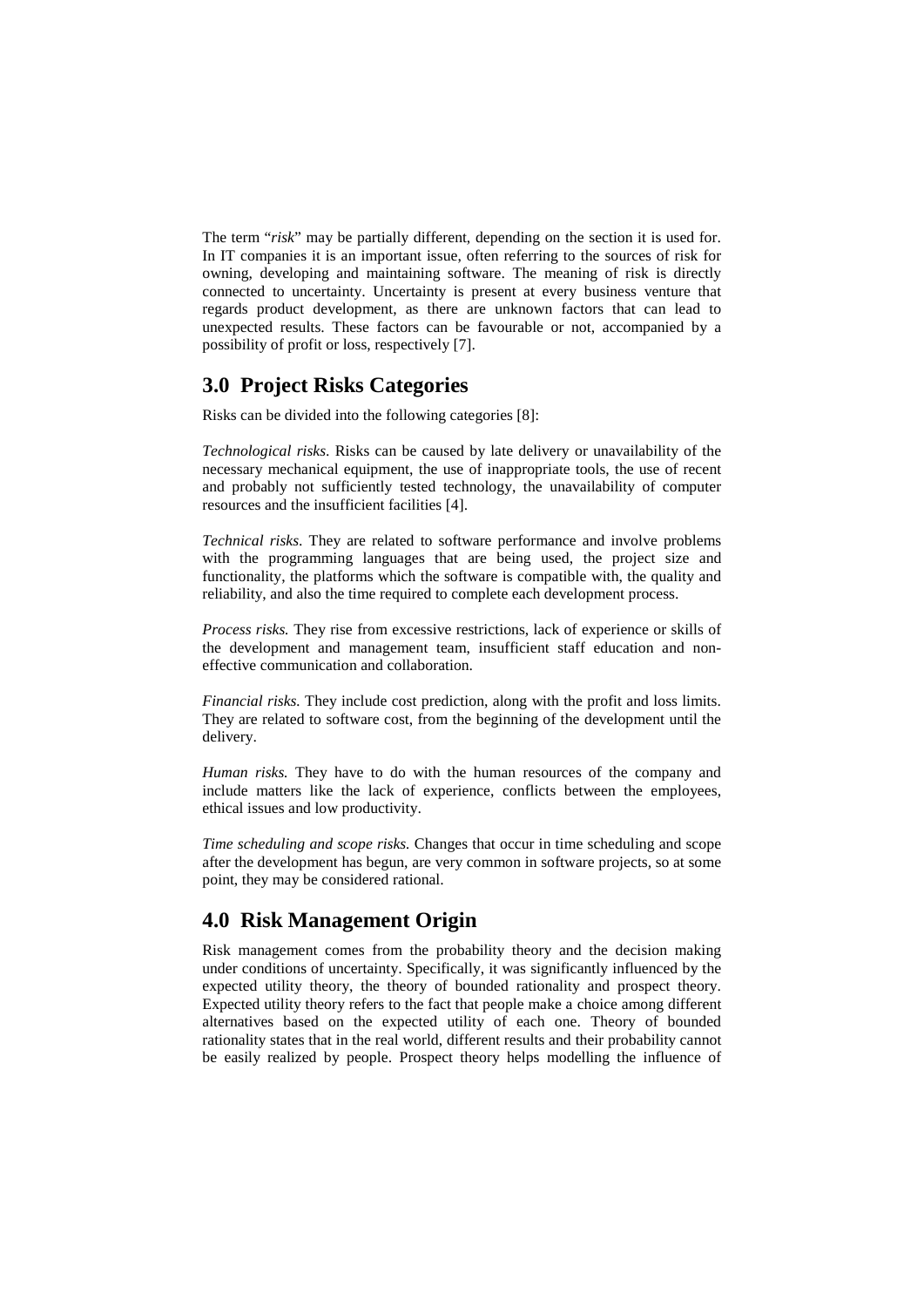human perception on making a decision [6]. The study of risk management began after World War II and in the beginning it aimed at protecting people and companies from losses that came out of accidents. During the 1950s, new types of risk management made their appearance, while in the 1960s there were developed activities focusing on handling unexpected events. The following decades of 1970 and 1980 second-generation types of risk management were implemented and economic management was enhanced. It was after 1990, when functional risk management and liquidity risk management emerged. Furthermore, during the same period addressing risks started spreading throughout the globe [9].

## **5.0 Risk Management Definition**

According to NIST [\(National Institute of Standards and Technology\)](http://www.nist.gov/), risk management is the procedure of identifying risks, evaluating them and following steps to reduce these risks to a tolerable level [10]. In IT companies in particular, risks must be addressed before they turn into a threat for software's proper operation or a point is reached where extremely expensive rectifications are required. So the goal of this management is reducing risks and their impact, without eliminating them completely [7].

The process of risks management includes assessing risks and taking appropriate measures that aim at resolving them [11]. First of all, each project activity is observed and the risks that decrease the project's chances of success are discovered. Every risk is evaluated based on its attributes, such as probability of occurrence, negative impacts and severity. Afterwards, the actions that need to be done so as to avoid or mitigate the identified risks when this is necessary are defined [2].

The procedure is repeated during the whole life cycle of the software project, as new information is revealed and new risks appear [4]. The preconditions for the efficient function of risk management is that all members of the development and management group take its specifications into account and are capable of identifying the risks as soon as possible in the project's life cycle and take care for their immediate resolution [2, 12]. This is achieved with the continuous and effective communication between the members and by providing a channel for information exchange between them and the stakeholders, as communication constitutes the cornerstone of managing risks successfully [11, 13].

### **6.0 Risk Measures**

Software measures are necessary in order to evaluate risks, thus it can be defined if the project is close to approaching its goal. Risk measures offer both subjective and objective data, which can be used to indicate the risk level of the whole project. Below, there are explained some measures, that will be mentioned later [14]:

*Risk category*. The numbers of risks that have been identified in each category, indicates how much specific types of risks may affect the project.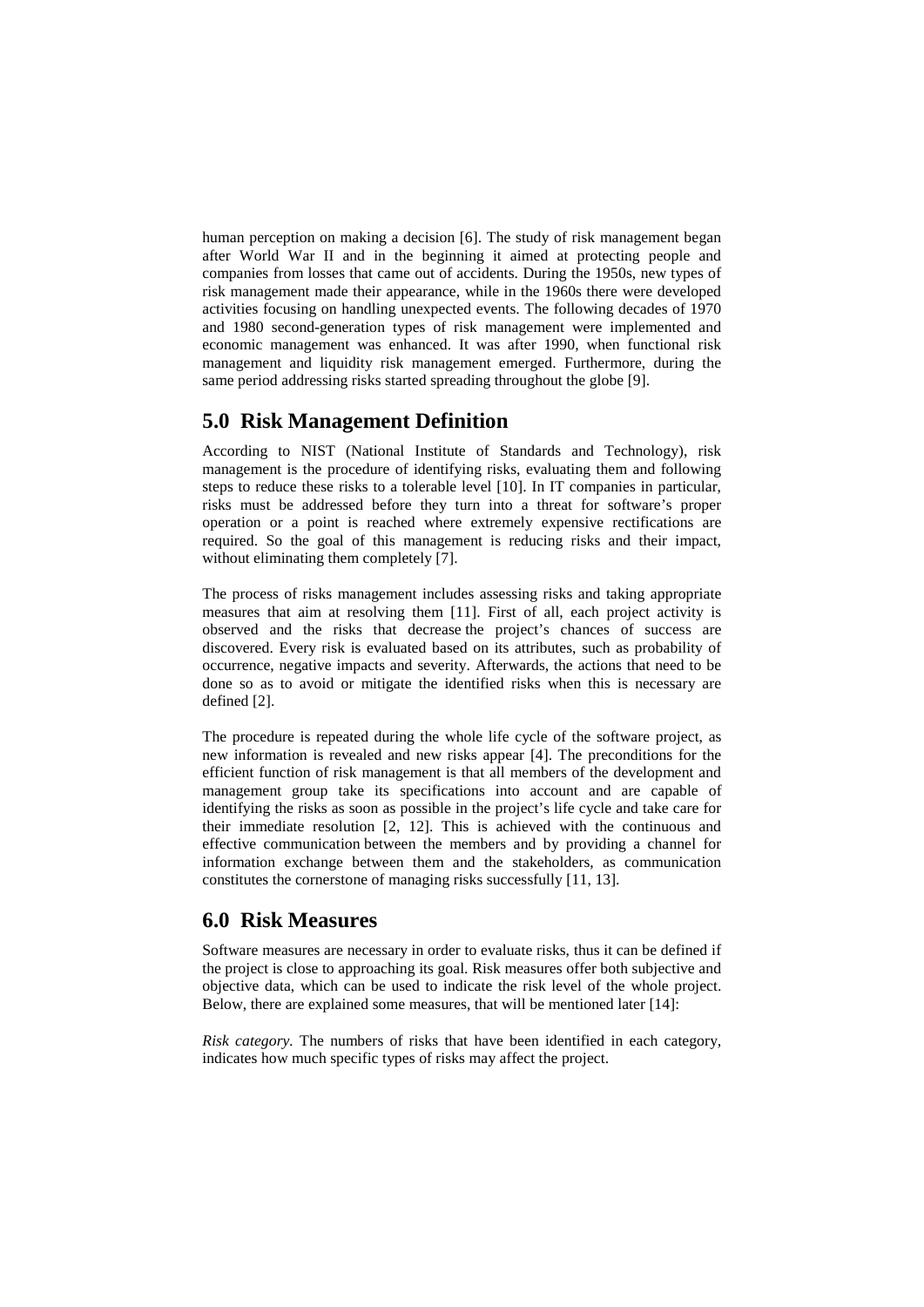*Risk exposure.* It is defined as  $RE = P \times C$ , where RE is risk exposure, P is the probability of an undesirable outcome and C stands for the consequences of this outcome.

*Risk leverage.* It is defined as (REbefore – REafter) / [risk resolution cost], where REbefore is the RE before starting the resolution process and REafter is the RE after the process is completed. Consequently, risk leverage is a measure of the relative cost, when several activities for risk resolution are being implemented.

*Risk threshold.* It is specified relying on a quantitative objective, for every risk parameter. A risk is acceptable as long as its value does not overcome the threshold.

*Annualized loss expectancy.* It is the expected monetary loss due to a risk over a one year period. It is calculated by summing the loss for every asset of the company, because of a single risk, multiplied by the risk's occurrence rate.

*Return on investment.* The economizing achieved by managing one or more risks, divided by the management cost [15].

## **7.0 Risk Management Approaches**

Just like any other strategy, risk management employs particular approaches for the purpose of accomplishing its goals. There have been developed different models, each one with specific procedures, which focus on different issues.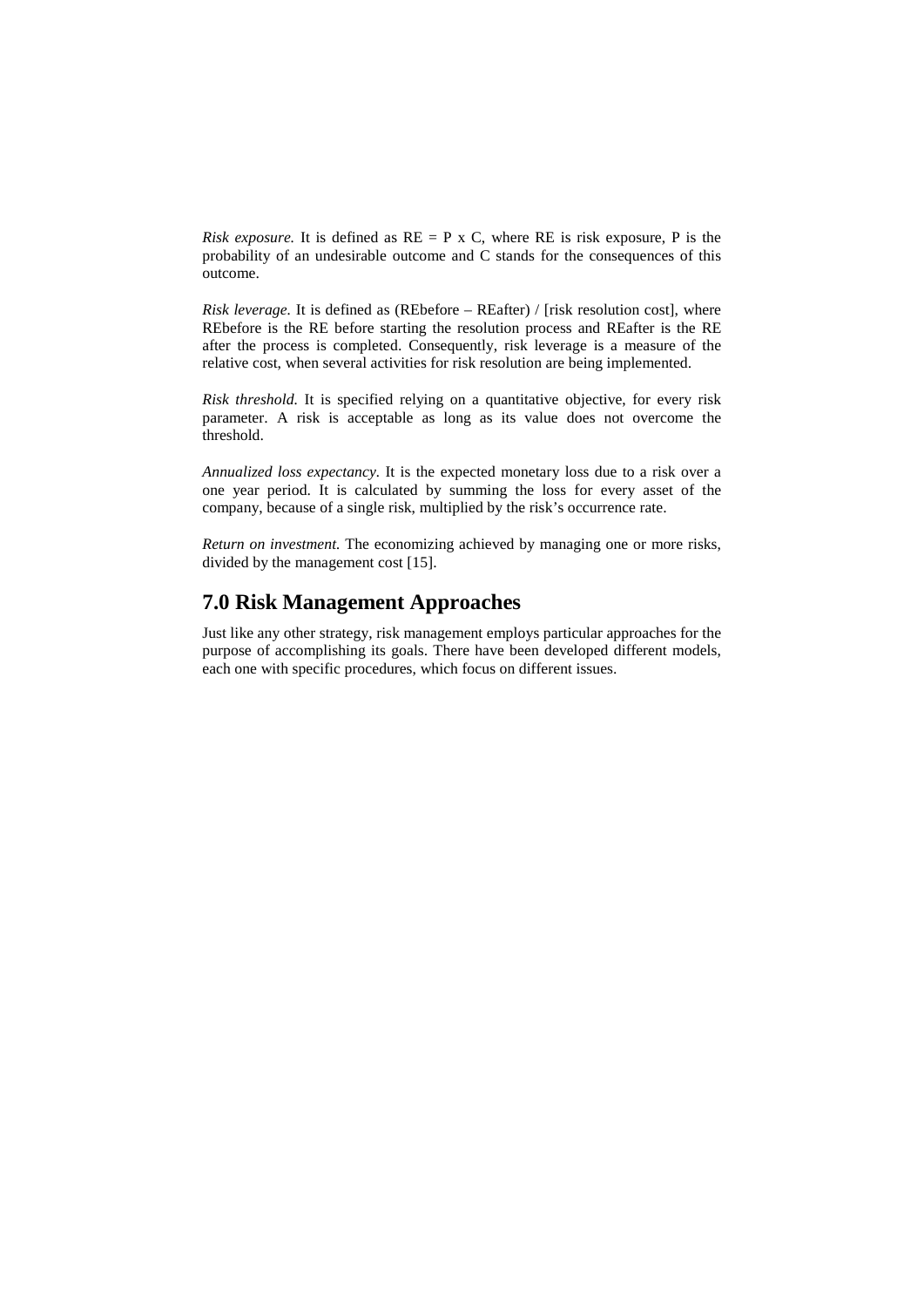| Model                                                                                                      | <b>Characteristics</b>                                                                                                                          | Complexity | <b>Focus</b>                                 |
|------------------------------------------------------------------------------------------------------------|-------------------------------------------------------------------------------------------------------------------------------------------------|------------|----------------------------------------------|
| Barn-Boehm Theory                                                                                          | Risk identification and<br>Low<br>maintaining a top 10 risk list                                                                                |            | Risk<br>identification                       |
| Riskit Method                                                                                              | Focuses on the project's goal<br>and investors, Riskit analysis<br>graph                                                                        | High       | Analysis of<br>risks and their<br>components |
| SoftRisk Model                                                                                             | Constant identification and<br>risk control, it maintains a<br>list with the top 10 risks and<br>risk statistics                                | Middle     |                                              |
| IEEE (Institute of<br>Electrical and<br>Electronics<br>Engineers) Risk<br>Management<br>Standard           | Continuous risk<br>management, continuous<br>improvement, standards<br>development, being able to<br>manage project and<br>organizational risks | Middle     | Risk<br>management<br>description table      |
| <b>CMMI</b> (Capability<br><b>Maturity Model</b><br>Integration) Risk<br><b>Management Process</b><br>Area | It includes specific stages,<br>continuous improvement of<br>the model, staff training                                                          | Middle     | Risk database                                |
| <b>Continuous Risk</b><br>Management (CRM)<br>Model of Software<br><b>Engineering Institute</b><br>(SEI)   | Continuous risk<br>management, emphasizes on<br>risk communication                                                                              | Low        | Risk<br>communication                        |

Table 1: Comparison of six basic risk management models

The approaches mentioned in table 1 are based on [16, 17, 18, 19, 20]. Continuous Risk Management (CRM) is a risk management practice with specific processes, methods and tools [21].

## **8.0 Research Implementation and Analysis**

#### **8.1 Previous Research**

Generally, there has been little research on gathering statistical data about risk management concerning software projects. Two papers that seemed to be abundant on this matter and were used as guidance for the current study are [22, 23]. No previous research has been discovered in the context of Greek software companies.

#### **8.2 Research Objectives**

The objective of the study was to estimate the percentage of usage and the contribution of risk management in the successful completion of software projects. Specifically, the purpose was to provide insight on the following topics:

• How often risk management is used in software projects;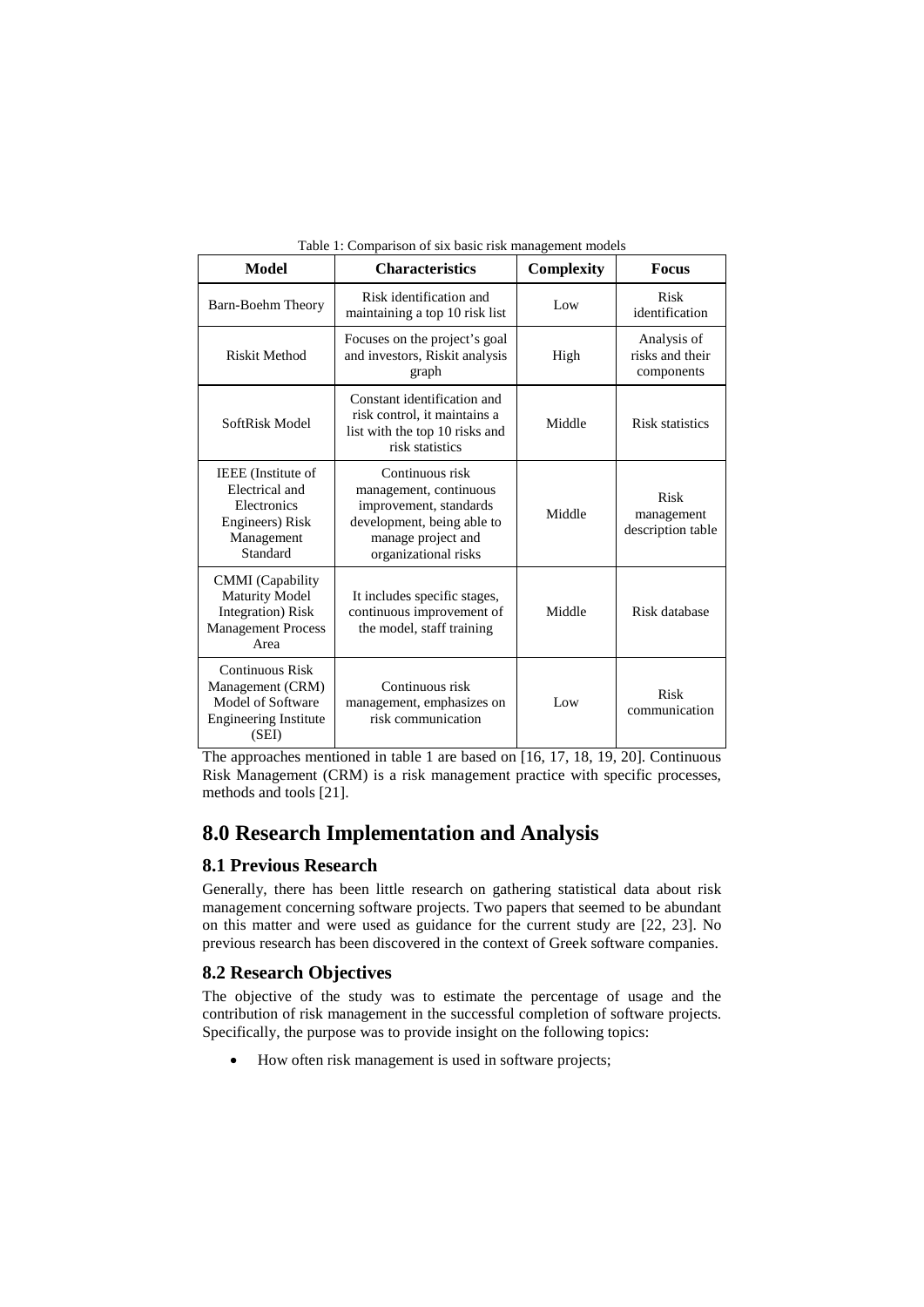- How many projects fail when using and when not implementing risk management;
- How effective are formal and ad hoc risk management approaches.

### **8.3 Demographic Data**

The study was anonymous, was conducted between March and July 2015 and involved Greek companies or international companies with a Greek branch that engage in developing software. The majority of the companies were mainly involved in web designing. Overall, 85 responses were gathered. The person who responded was asked to be a project manager or somebody with appropriate knowledge for completing the questionnaire. Moreover, we requested that only one response was returned per company.

The majority (75) of the sample consisted of small companies with less than 10 employees. Five companies had 10-49 employees and the remaining five 50-250 employees.

37 of the 85 companies were relative new, being active less than 5 years, while 32 companies were active 5-10 years and 16 were founded more than 10 years ago.

### **8.4 Risk Management Usage and Failure Rate**

In total 47 out of the 85 companies claimed to be using a strategy for managing risks.

The prominence of ad hoc approaches over formal techniques was evident, as 31 companies used informal methods and 16 preferred formal techniques. Specifically, CRM model of SEI was used by 7 respondents, IEEE Standard by 5, CMMI model by 2, and Riskit and SoftRisk model by one company each.

Figure 1 shows that:

- 34 respondents of the total 38 companies, who do not use risk management, claim that the failure rate is less than 25%, one claims it is over or equal to 25 and below 50%, two claim it is 50%-75% and one greater than 75%. The average failure rate was estimated to be 17.76%
- 15 companies out of the 16 that followed a formal risk management technique as a part of the software development process, stated that the failure rate is less than 25% and one claimed it is over or equal to 25 and below 50%, while no one claimed that is reaches or exceeds 50%. The average failure rate was calculated 14.06%
- concerning the 31 users of an ad hoc method, 24 reported a failure rate below 25%, 4 stated that is was over or equal to 25 and below 50%, 2 that it was between 50% and 75%, and finally one admitted that the rate exceed 75%. As it emerges the average failure rate is 21.37%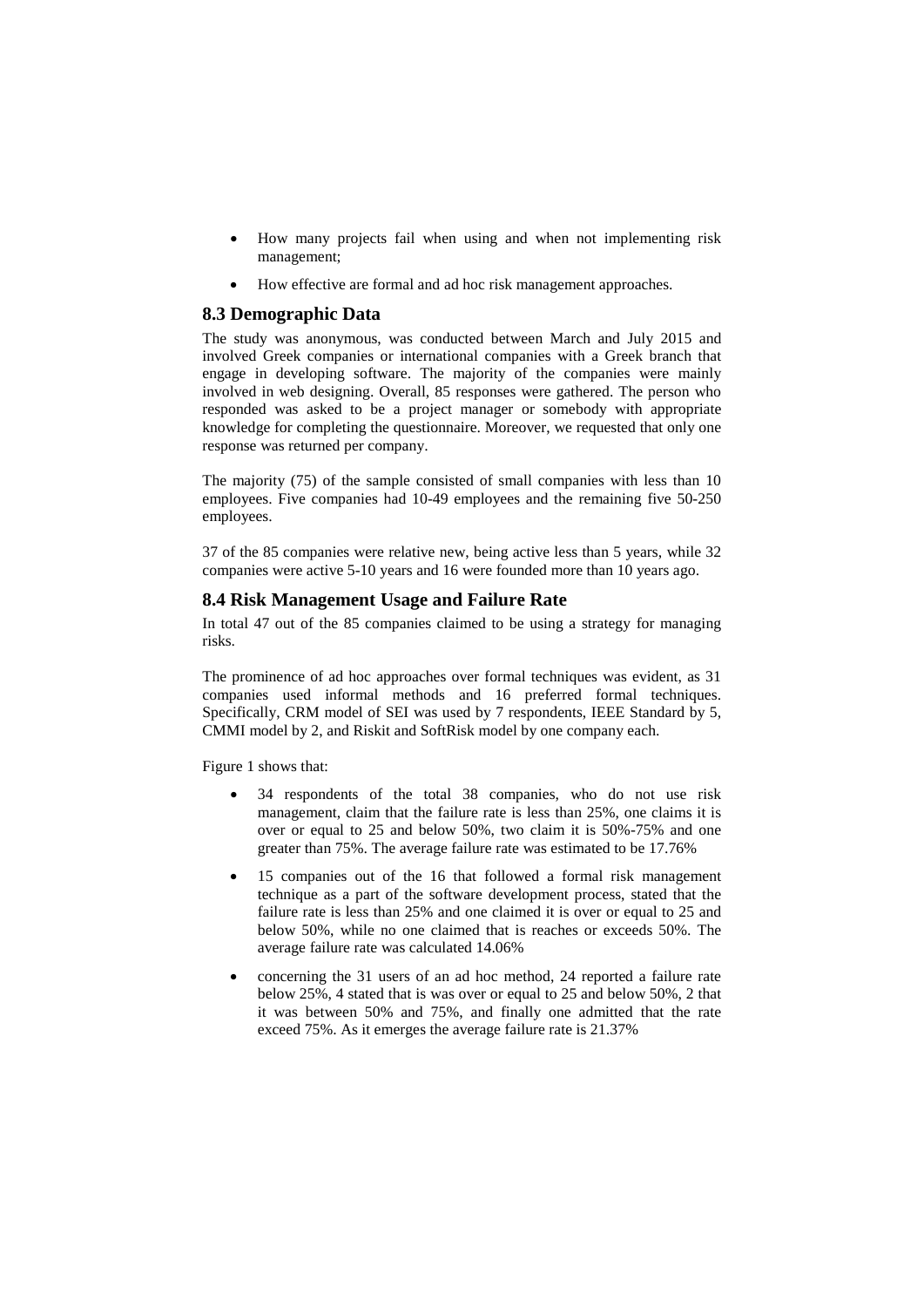

Figure 1: Percentage of failures/cancellations without the usage of risk management, with the usage of a formal risk management method and the usage of an ad hoc method

The results show that there is a slight difference among companies that did not use any risk management approach, companies that opted for a formal method for managing risks and respondents that preferred an ad hoc, tailor-made approach. For the purpose of validating this conclusion mathematically, responses for the three groups of users were divided in two categories: the first containing those who reported a failure rate below 25% and the second merging all answers that were equal or above 25%, as Table 2 depicts.

|         | <b>Not using Risk</b><br><b>Management</b> | <b>Formal Methods</b> | <b>Ad Hoc Methods</b> |
|---------|--------------------------------------------|-----------------------|-----------------------|
| $<$ 25% | 34                                         |                       | 24                    |
| $>=25%$ |                                            |                       |                       |

Table 2: Categorization of responses for a failure rate below and above or equal 25%

Following, a two-tailed Fisher's exact test was implemented for all the pairs of users. The P-values produced are presented below:

- Not using risk management Users of formal methods: 1
- Not using risk management Users of ad hoc methods: 0.2
- Users of formal methods Users of ad hoc methods: 0.23

Since all P-values were exceeding 0.05 it can be deduced that none of the associations is statistically significant.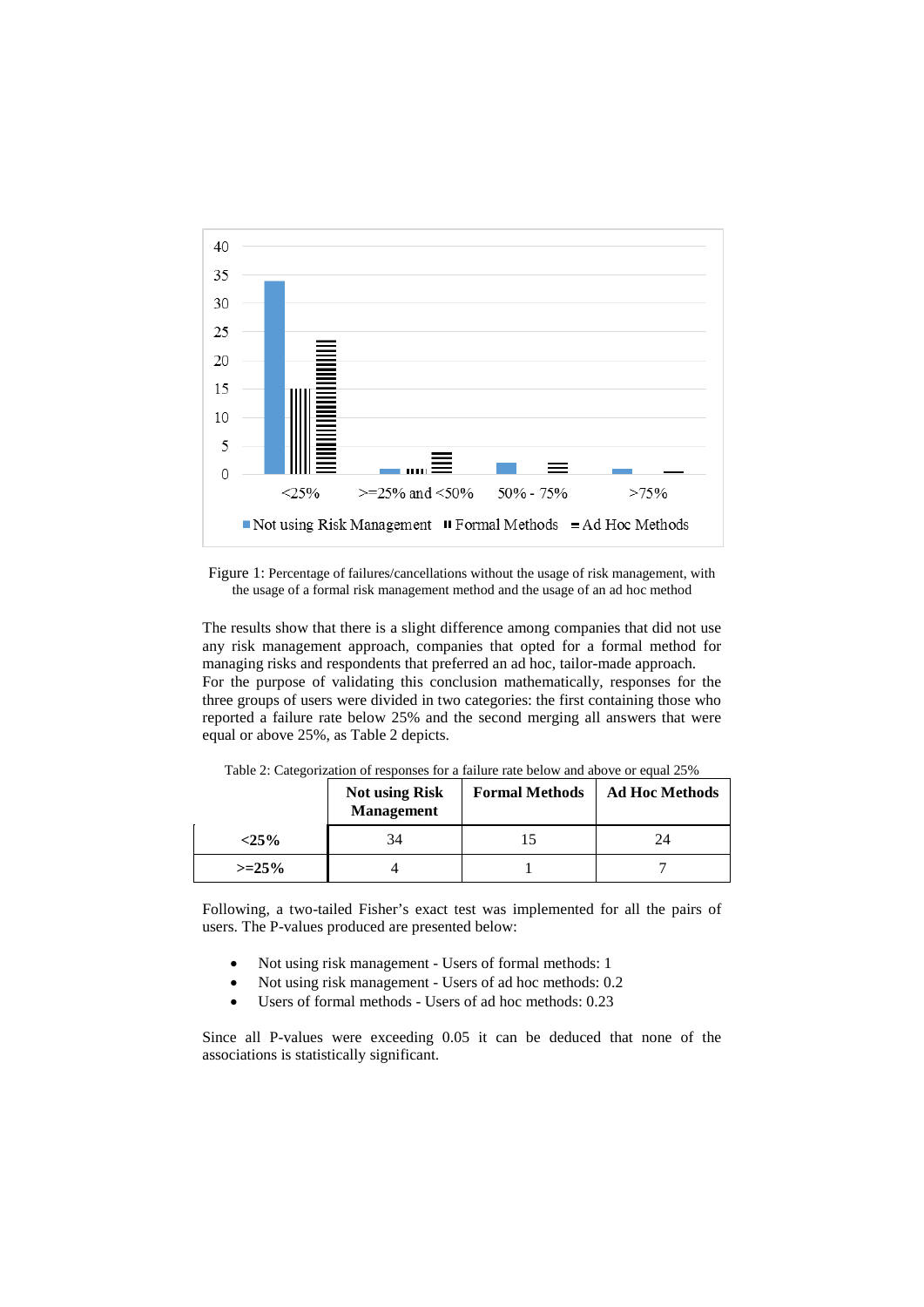Most of risk management users certify its effectiveness concerning the successful completion of software projects (Figure 2). In detail, 40 respondents perceived that it increases the possibility of a successful outcome, 1 stated that is has no effect and 6 were not sure regarding the impact of risk management.



Figure 2: Risk management impact on software projects success for users of the risk management approach

### **8.5 Research Restrictions**

It is presumable that the responses were not completely accurate, despite the fact that we guaranteed that all the information submitted would remain strictly confidential and it was not possible for us to identify any of the companies, which participated in the research. This is a general challenge when using questionnaires regarding confidential data.

Specifically, we are very sceptical concerning the questions related to the percentage of the unsuccessful projects, as the companies may have concealed the true answers, by reducing the number of failed projects, in order to avoid revealing sensitive data that would hypothetically hurt their reputation.

## **9.0 Research Conclusions and Discussion**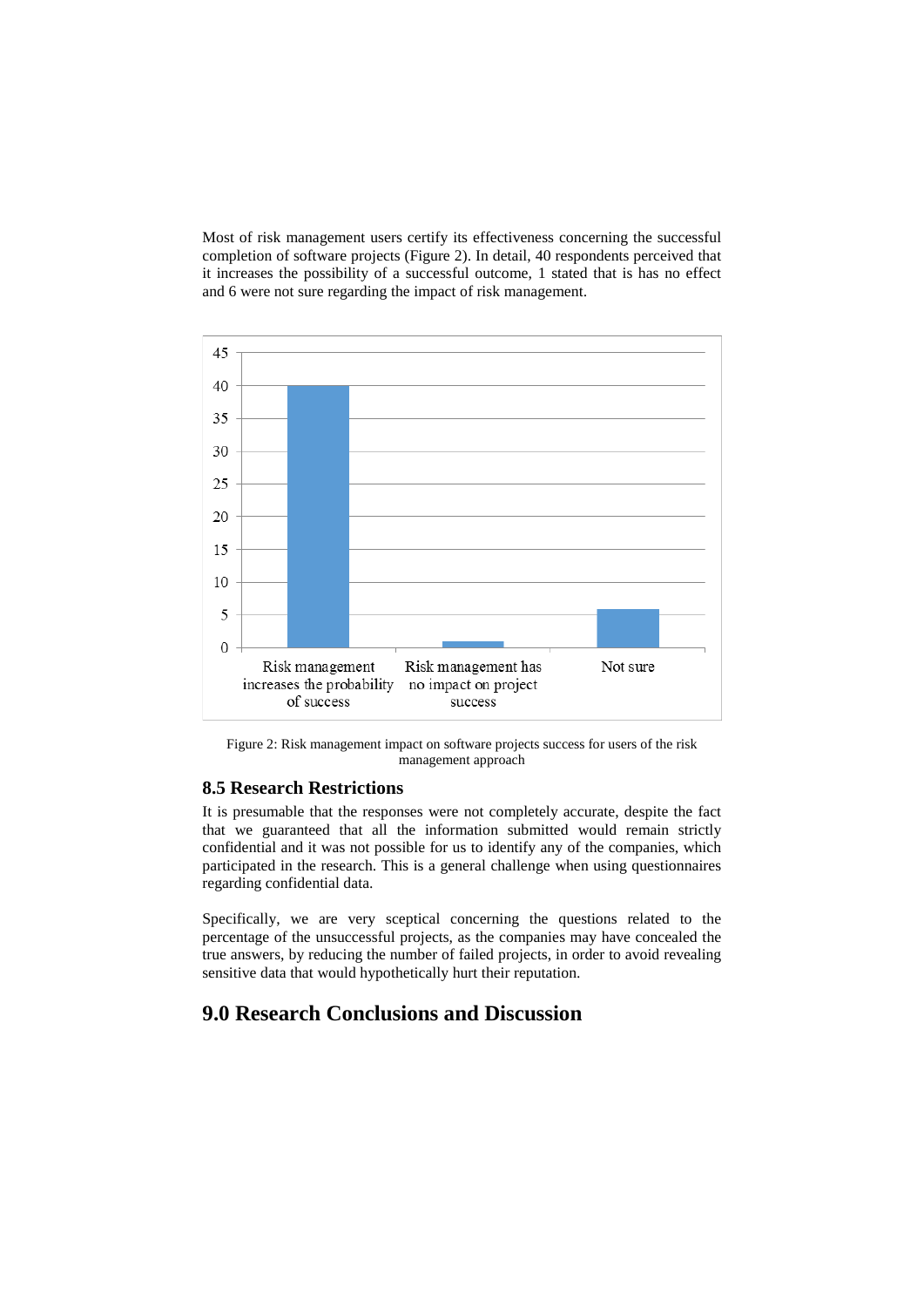The percentages of failed software projects among companies which did not follow a risk management strategy, companies that used a specific model and companies that managed risks with a custom-made approach were hardly diverse.

Thus, from this survey it can be concluded that using risk management did not provide a notable advance in terms of successful software completion and no significant difference was observed in failure rates between users of a formal and ad hoc risk management technique.

### **10.0 References**

- 1 Giakoumakis Manolis, Diamantidis Nikos (2009). Software Technology (Τεχνολογία Λογισμικού), Stamouli A.E. (Σταμούλη Α.Ε.).
- 2 Hughes Bob, Cotterell Mike (1999). Software Project Management (Second Edition), McGraw – Hill.
- 3 The Standish Group (2014). Chaos, Project Smart.
- 4 Sommerville Ian (2009). Basic Principles of Software Engineering (Βασικές Αρχές Τεχνολογίας Λογισμικού), Κλειδάριθμος.
- 5 Dorsey Dr. Paul (2005). Top 10 Reasons Why Systems Projects Fail, Dulcian Inc.
- 6 Misra C. Subhas, Kumar Vinod, Kumar Uma (2006). Different Techniques for Risk Management in Software Engineering: A Review, ASAC, Banff, Alberta.
- 7 Ravindranath C. Pandian (2007). Applied Software Risk Management: A Guide for Software Project Managers, Taylor & Francis Group, Aurbach Publications.
- 8 Avdoshin M. Sergey, Pesotskaya Y. Elena (2013). Software Risk Management: Using the Automated Tools.
- 9 Georges Dionne (2013). Risk Management: History, Definition and Critique, CIRRELT-2013-17.
- 10 Netland Lars-Helge (2008). Assessing and Mitigating Risks in Computer Systems.
- 11 Williams Laurie (2004). Risk Management. Retrieved  $28<sup>th</sup>$  January 2016, from: [http://agile.csc.ncsu.edu/SEMaterials/RiskManagement.pdf.](http://agile.csc.ncsu.edu/SEMaterials/RiskManagement.pdf)
- 12 Morisio Maurizio, Egorova Evgenia, Torchiano Marco (2007). Why software projects fail? Empirical evidence and relevant metrics, IWSM – Mensura.
- 13 Dhlamini John, Nhamu Isaac, Kachepa Admire (2009). Intelligent Risk Management Tools for Software Development.
- 14 Hall M. Elaine (1998). Managing Risk: Methods for Software System Development, Software Engineering Institute, Addison Wesley Longman Inc.
- 15 Georgiou Sophia (2012). Analysis and Risk Management in Information Systems – Methodology Implementation in Business Environment (Ανάλυση